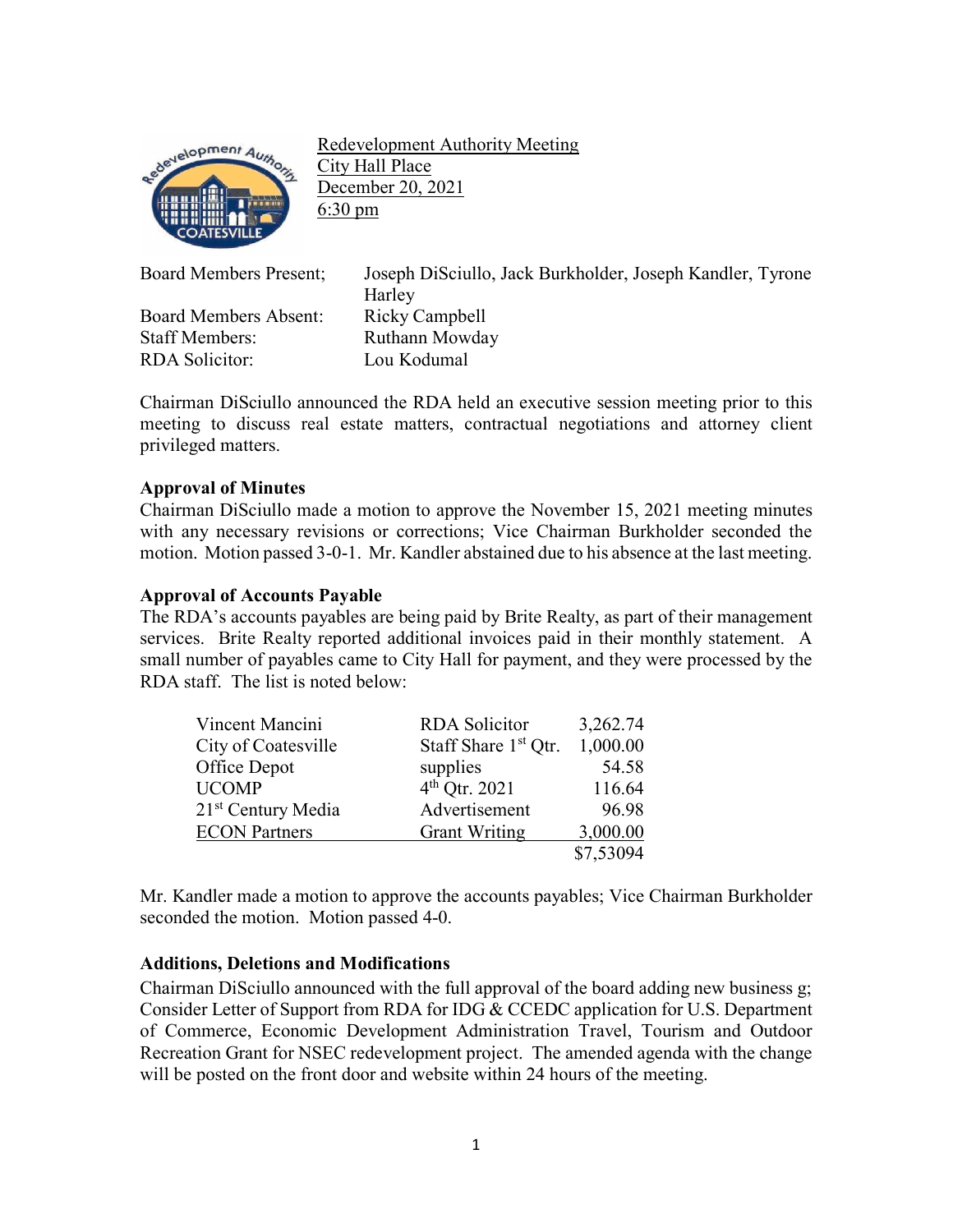### **Presentations**

a. IDG Development – Crosby Wood

Mr. Crosby wished everyone a good evening. The EDA which is a federal agency approached the Economic Development Council a couple of months ago regarding trying to replace jobs specifically related to the Lockheed Martin pullout of the market. They requested that a potential a list of potential projects in the greater Coatesville, Chester County area. One of those projects that kind of quickly bubbled to the surface was our project. The EDC led by Mary Francis, initiated the grant which hopefully everybody can imagine is probably six feet deep of paperwork. It became quite clear that we needed additional support with this we've engaged another firm north of DC, who has been advising us on how best to position this. The reason for the kind of quick request is that it came to light that we needed either the RDA or the EDC as the lead applicant. In further due diligence, it became apparent to us that not only do we need one organization a nonprofit a municipally related organization like either one of those organizations but they also needed to have a fair amount of staffing and expertise and experience in this type of space. That is why we agreed internally that the EDC should play point but at the same time, the RDA will be instrumental in its support. In collaboration with this, we would basically take the lead and do all the heavy lifting and keep the RDA abreast of our progress. The application deadline is the end of January. The general timeline is that they will look to approve these, and want the money deployed before the fiscal year end which is the end of September  $30<sup>th</sup>$ . The timeline, well I think we all appreciated timeline continues to be aggressive timeline on our end. It meets and matches our timeline so that's why we feel while we have a fair amount of time here, it meets our timeline and therefore it's worthy of our devoting our attention and capital to it again. It's basically the dollars will be related to both vertical and horizontal improvements on the property that are known as the Flats.

### b. 300 East Lincoln Highway – Sue Springsteen

Ms. Springsteen thanked everyone for being here tonight. We made a presentation to council at the last council meeting. I did not bring any of my slides this evening as I was unaware I was presenting. We do have our primary tenants taking ten thousand square feet which is all of the third floor, part of the second floor and a 1500 square foot retail space on the first floor. The first floor will be retail the other two floors will be office. We are working on the numbers to see if we can do a fourth-floor slash rooftop restaurant. We already have a proprietor that we are talking to. We are deep into discussions with them and that if the numbers will work given the increase in construction costs that that's going to be the plan. We also have other very interested in parties for tenants. We are feeling pretty confident about filling this building. The parking as you probably know, we acquired the lot behind 300 East Lincoln Highway that was owned by Ted Skiadas.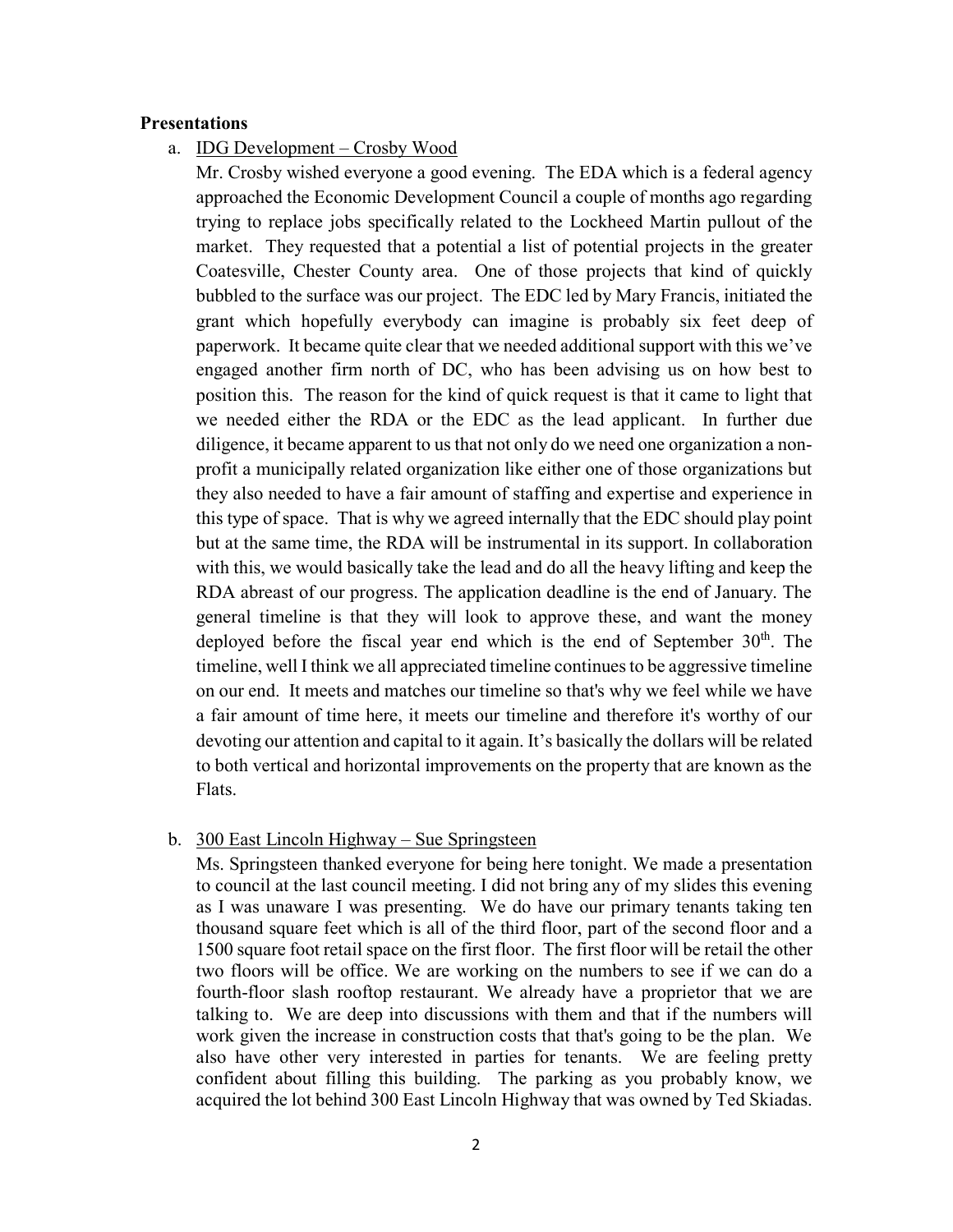Between 300 East Lincoln Highway and that lot we'll have 69 parking spaces which is more than enough for a three-story building in the mixed-use overlay. What we decided to do with access and egress is that in the event that we do have a restaurant, obviously we are going to have a big truck pulling in all kinds of supplies pretty regularly. We have an internal lane next to the Rote Aid. The Rite Aid side where the truck can pull off. We can have deliveries there so we don't have to block anything on Third Avenue. One of our concerns was because we were one block north of the police station and we didn't want to have a big truck out there and then have the police having to go to an emergency and have to go into oncoming traffic. To keep moving so if we think we've worked through a lot of the access egress and challenges of that site. We have the parking and we're getting tenants and we're all moving forward. We hope to close in January. Chairman DiSciullo announced Mr. Wilson sent him the Geotech on that property which I forwarded to everybody on the board. I know you're not going to have a chance to review it but it will be in your email when you get home and you can see the Geotech for that property.

c. 731-733 East Lincoln Highway

Mr. Bray present the Board with proposal of developing a retail and resident building at 731-733 East Lincoln Highway.

## **Citizens Comments on Agenda Items**

There were no citizens comments on agenda items at this time.

### **Informational Items**

No informational items at this time.

### **New Business**

- a. Consider Jack Burkholder to represent the Redevelopment Authority on the Board of Directors as liaison for 2nd Century Alliance Chairman DiSciullo made a motion to reappoint Jack Burkholder to represent the Redevelopment Authority on the Board of Directors as liaison for  $2<sup>nd</sup>$  Century Alliance; Mr. Harley seconded the motion. Motion passed 3-0-1. Vice Chairman Burkholder abstained from the vote.
- b. Consider request for Amendment to Sale and Redevelopment Agreement 300 E. Lincoln Hwy. (Proudfoot Investments XX, LLC) Item was tabled until the January Meeting.
- c. Consider approval of Resolution for approval of: (i) Settlement Agreement and Mutual Release – Coatesville Inn Associates; (ii) Deed in Lieu of Mortgage Foreclosure and other Coatesville Office related Closing documents being signed and delivered; (iii) Redevelopment Cooperation Agreement with Commonwealth Financing Authority for Office Parcel

Chairman DiSciullo made a motion to approve a Resolution for approval of (i) Settlement Agreement and Mutual Release – Coatesville Inn Associates; (ii) Deed